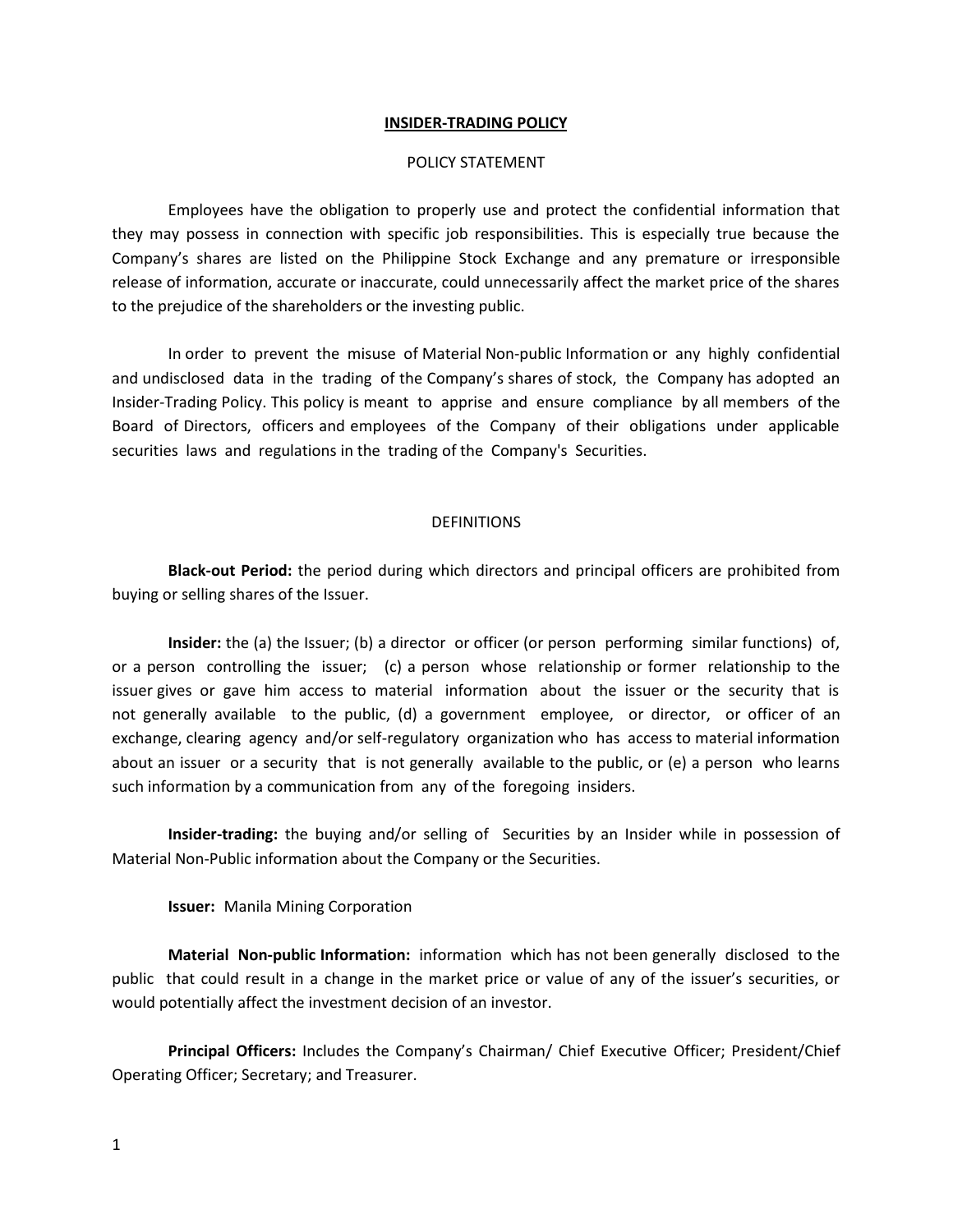**Securities:** shares of stock of the Company.

## **GUIDELINES**

All of the Company'sInsiders are prohibited from trading (buying or selling) the Company's Securities while in possession of Material Non-public Information. Such persons are also prohibited from passing Material Non-public Information to any person who might use such information to trade in the Company's Securities or who otherwise has no use for such information.

1. Any Insider who possesses any Material Non-public Information may not buy or sell Securities from the time he/she acquiredsuch information and until two (2) full trading clays after such information has been made public.

2. Directors and Principal Officers may not buy or sell Securities until two (2) full trading days after the filing of the Company's annual report (17-A), quarterly reports ( 17-Q), Information Statement ( 20-IS), or similar reports and other material disclosures, including 17-C reports which are submitted to the SEC and PSE as they arise. In the case of such regular reports as the 17-A, 17-Q and 20- IS, the Black-out Period starts fourteen (14) trading days prior to the submission of the report to the SEC and PSE. For easy reference, the said reports are filed on or around the following dates:

- o 17-A: within 105 days from year-end, or on or around April 15
- $\circ$  20-IS: at least 15 trading days prior to date of annual meeting, or within the 3<sup>rd</sup> or 4<sup>th</sup> week of March
- $\circ$   $\,$  17-Q:  $\,$  1<sup>st</sup> quarter- within 45 days from end of quarter, or May 13-15 2nd quarter- within 45 days from end of quarter, orAugust 12-14 3<sup>rd</sup> quarter- within 45 days from end of quarter, or November 12-14 4<sup>th</sup> quarter- none, but year-end results are usually released through the 20-IS.

3. Company directors and officers are required under the Securities Regulation Code and the regulations of the Securities and Exchange Commission (SEC) and the Philippine Stock Exchange (PSE) to timely report their beneficial ownership of the Company's securities as well as any changes in such beneficial ownership.

- a. The filing of beneficial ownership reports is the personal responsibility of the director or officer concerned; the filing may be coursed through the Office of the Asst. Corporate Secretary based on information provided by the officer or employee concerned.
- b. The Office of the Asst. Corporate Secretary may inquire, but is not obliged to inquire, as to the trading transactions of the directors and officers involving the Securities.
- c. A director or an officer must inform the Office of the Asst. Corporate Secretary of his/her beneficial ownership of Securities or changes thereto not later than the next trading